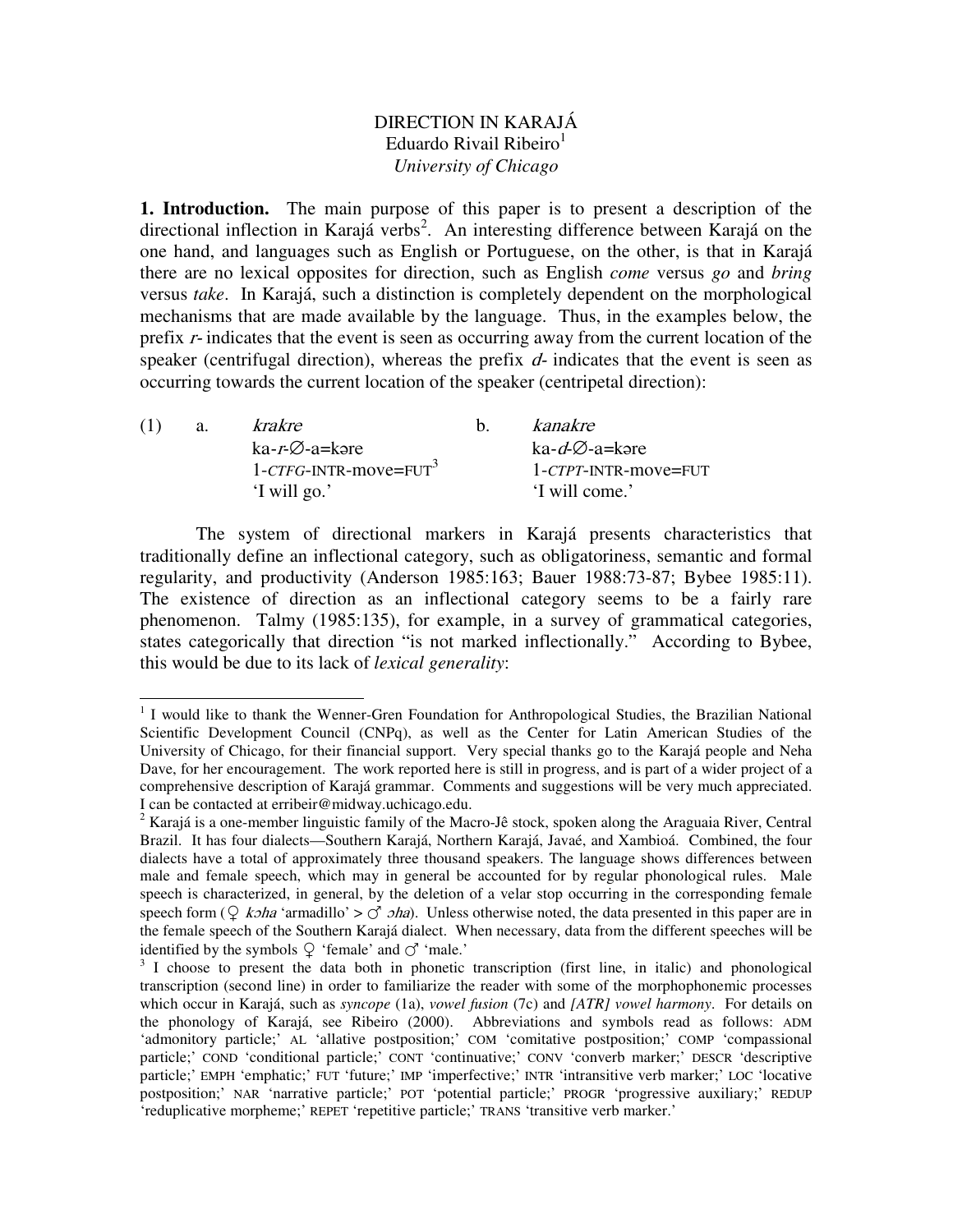By definition, an inflectional category must be applicable to all stems of the appropriate semantic and syntactic category and must obligatorily occur in the appropriate syntactic context. In order for a morphological process to be so general, it must have only minimal semantic content. If a semantic element has high content, i.e. is very specific, it simply will not be applicable to a large number of stems. [Bybee 1985:16-17]

That is, since the category of direction would in principle be relevant only for motion verbs, it would not apply to a sufficient number of verbs to constitute an inflectional category. Thus, besides being commonly expressed lexically such as in Portuguese *levar* 'to take away' versus *trazer* 'to bring' and English *come* versus *go*, and by clitics, direction is also found expressed derivationally, such as in Latin  $e\overline{\phi}$  'I go',  $e\overline{x}$ - $e\overline{\phi}$  'I go out', *trans-eo* 'I go across.' However, as Bybee (*op. cit*., 17) observes, "each of these prefixes has a limited lexical applicability, for they are only appropriately added to verbs indicating motion of some sort. Their semantic content prevents them from meeting one of the criteria for inflectional status."

Bybee's predictions apply well to languages such as Georgian, for example, where the opposition between the particles *mo* 'hither' and *mi* 'thither' seems to be productive only with lexemes denoting some sort of "notional direction towards a goal" (Manning 1996:250). <sup>4</sup> However, in Karajá all verbs inflect for direction, including those that apparently do not indicate a motion at all, such as  $\partial u$  'to die' (2) and  $\partial \mathcal{L}$  to get tired' (3), as shown by the examples below:

| (2) | a. | rurure                                                | b. | durude                                                        |
|-----|----|-------------------------------------------------------|----|---------------------------------------------------------------|
|     |    | $\varnothing$ -r- $\varnothing$ -vrv=r-e              |    | $\varnothing$ -d- $\varnothing$ -vrv=d-e                      |
|     |    | 3-CTFG-INTR-die=CTFG-IMP                              |    | 3-CTPT-die=CTPT-IMP                                           |
|     |    | 'He died (thither).'                                  |    | 'He died (hither).'                                           |
| (3) | a. | rekiwaθere                                            | b. | dekiwa0ede                                                    |
|     |    | $\varnothing$ -r- $\varnothing$ -ekiwə $\theta$ e=r-e |    | $\varnothing$ - $d$ - $\varnothing$ -ekiwə $\theta$ e= $d$ -e |
|     |    | 3-CTFG-INTR-get.tired=CTFG-IMP                        |    | 3-CTPT-INTR-get.tired=CTPT-IMP                                |
|     |    | 'He got tired (thither).'                             |    | 'He got tired (hither).'                                      |

This suggests that, besides its basic, strictly directional use, directional inflection is also used for other purposes. Analyzing the use of the directional markers in narrative texts, this paper explores the hypothesis that directional inflection can be used to show empathy relationships between the participants of the speech act and between narrator and characters in a narrative text, playing a role similar to what in other languages may be performed by obviation systems, evidentials, or attitude markers.

<sup>4</sup> The grammatical category expressed by the opposition between the particles *mo* and *mi* is called 'orientation' in Georgian linguistics, whereas the term 'direction' is used to refer to another grammatical category, which "consists of a multi-term system of preverbs, arranged in opposed doublets such as 'in' versus 'out,' 'up' versus 'down,' etc." (Manning, *op. cit.*, 250) The use of the term 'direction' in this paper coincides with Talmy's (*op. cit.*, 135) definition: "[Direction] refers to whether the Figure in a Motion event is moving toward or away from the speaker."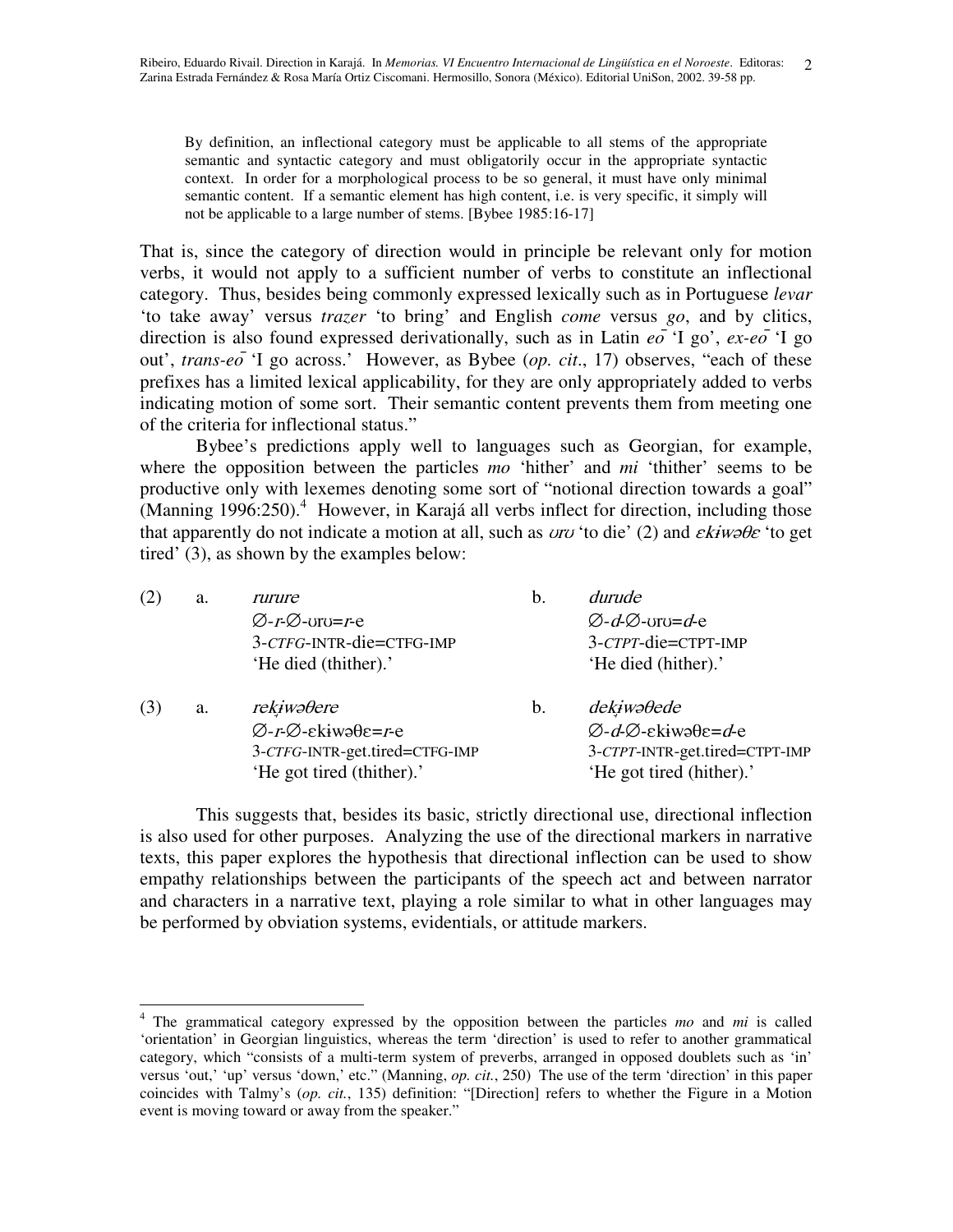2. Karajá morphosyntax.<sup>5</sup> Karajá is an SOV, head-marking language. Contrasting with a fairly simple noun morphology, the language presents a rather complex verb morphology. Stem-formation processes such as compounding, noun incorporation, and reduplication are commonly used. In addition, the verb inflects for *person* (and, cumulatively, *mood*), *direction*, and *voice/valence*. Pronominal direct objects are obligatorily incorporated into the verb. The example below illustrates the distribution of morphemes within the verb word:

| (4) | kai bədiwarakokre               |
|-----|---------------------------------|
|     | kai bə-d-I-wa-rako=kəre         |
|     | you 2-CTPT-TRANS-1-wait.for=FUT |
|     | 'You will wait for me.'         |

Person agreement markers are divided into two different sets, one occurring in the *realis* (progressive, perfective, and imperfective) and the other in the *irrealis* (future, imperative, potential, and admonitory), as shown in Table 1 below.

**Table 1. Subject agreement markers in Karajá**

| Person <sup>6</sup> | <b>Realis</b> | <b>Irrealis</b>                                               |
|---------------------|---------------|---------------------------------------------------------------|
| 1 <sup>st</sup>     | а-            | $Q$ ka- $\overrightarrow{O}$ a-                               |
| $2^{nd}$            | da-           | bə-lb-                                                        |
| $2^{\text{rd}}$     |               | $\varnothing$ -; $\Omega$ kə-l $\mathcal{O}$ ə- $\mathcal{O}$ |

In addition, all verbs occur with voice/valence markers. As example (4) above shows, transitive verbs are marked by the prefix  $I$ -. Intransitive verbs are in general marked by the prefix  $a - (5a)$  or by its zero allomorph (5b); a small number of intransitive stems, such as  $\theta \varepsilon$  'move down,' are marked by  $\varepsilon$ - (10). Transitive stems may be made intransitive by passivization and antipassivization, while intransitive verbs may be transitivized by causativization and by promotion of an oblique argument to direct object position.

- (5) a. Ø-r-*a*-rit∫a=r-erı 3-CTFG-*INTR*-walk=CTFG-PROGR 'S/he is walking.'
	- b. *reburere* Ø-r-Ø-eb∪re=r-e 3-CTFG-*INTR*-get.angry=CTFG-IMP 'He got angry.'

<sup>&</sup>lt;sup>5</sup> The morphosyntactic summary presented here is based on Ribeiro (1996).

<sup>&</sup>lt;sup>6</sup> The same set of prefixes is used for singular and plural. There is also a pragmatic distinction between a first person plural exclusive (marked by the same set of prefixes used for first person singular) and a first person plural inclusive (inflected for third person).

<sup>&</sup>lt;sup>7</sup> The prefix  $(k)$  is restricted to the centripetal direction of the irrealis mood.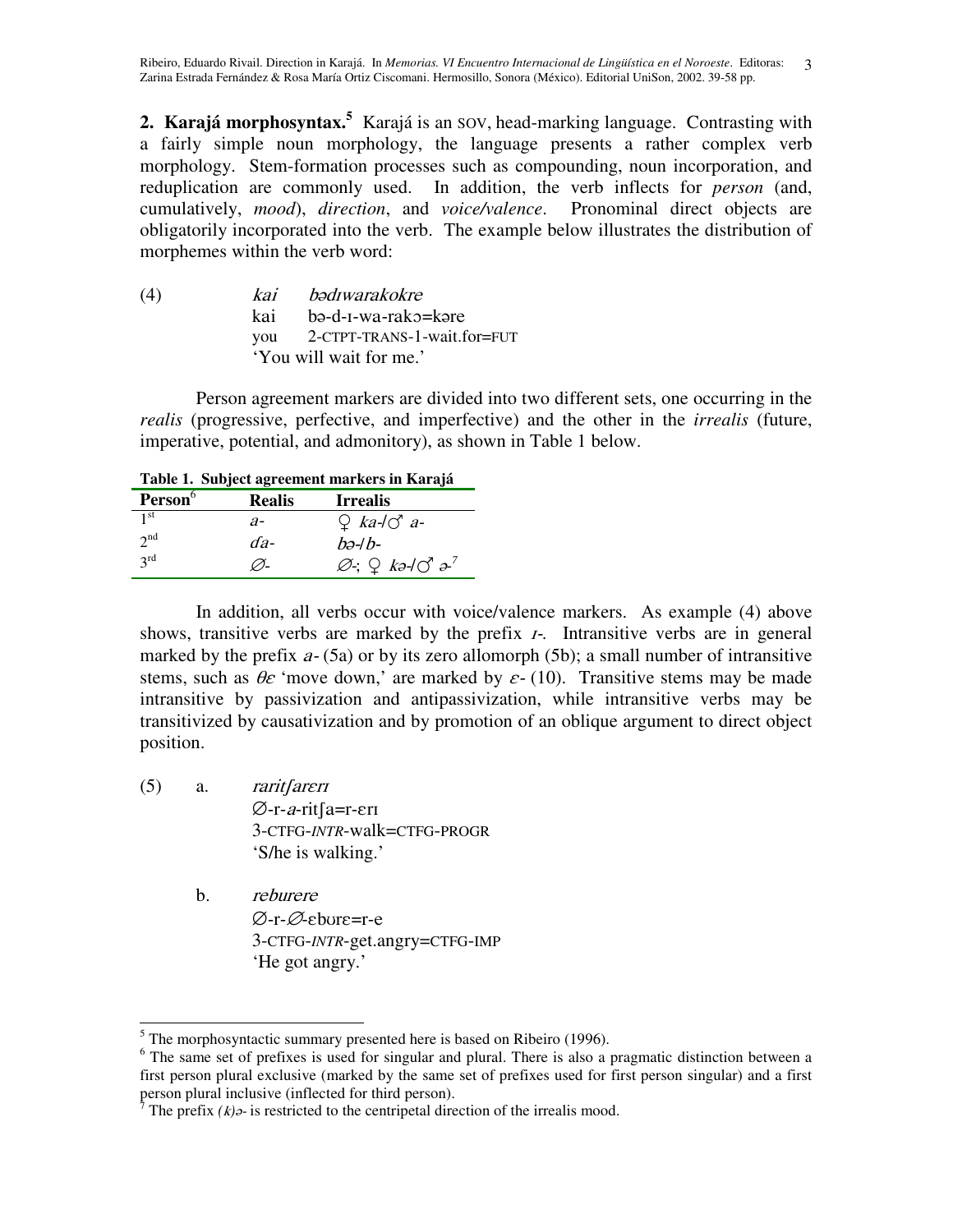Ribeiro, Eduardo Rivail. Direction in Karajá. In *Memorias. VI Encuentro Internacional de Lingüística en el Noroeste*. Editoras: 4 Zarina Estrada Fernández & Rosa María Ortiz Ciscomani. Hermosillo, Sonora (México). Editorial UniSon, 2002. 39-58 pp.

As the example above shows, all inflectional categories are expressed by prefixes. The only clear-cut examples of suffixes are derivational, such as the verbalizer -  $d\tilde{\sigma}$  and the nominalizer  $-d\sigma$ . However, a number of grammatical categories are expressed by enclitic elements. Tense, for example, does not occur as an inflectional category in Karajá. Instead, tense distinctions are encoded by temporal-aspectual auxiliaries and particles that cliticize to the main verb (Table 2). As it happens with main verbs, the auxiliaries  $\neq (r-)$  *err* 'progressive,'  $\neq (r-)$  a 'perfective,' and  $\neq (r-)$  e 'imperfective' are also marked for direction (and, in the second person, also for person), as shown by the examples above. The particles  $\neq$ kare 'future,'  $\neq$ ke 'potential,' and  $\neq$ hed $\tilde{\sigma}$ 'admonitory,' restricted to the irrealis mood, are invariable. A finite verb in Karajá is typically inflected for all categories (*person*, *direction*, and *voice/valence*) and followed by a temporalaspectual auxiliary or particle.

**Table 2. Tense/aspect clitics in Karajá**

| <b>Auxiliaries</b> |                | <b>Particles</b>   |                                                        |  |
|--------------------|----------------|--------------------|--------------------------------------------------------|--|
| $=(r)e$            | 'imperfective' |                    | <i>=kare</i> 'future'                                  |  |
| $=(r)a$            | 'perfective'   | $=$ $k\varepsilon$ | 'potential'                                            |  |
| $=(r)\epsilon r$   | 'progressive'  |                    | $=$ hed <sup><math>\tilde{a}</math></sup> 'admonitory' |  |

**2.1 Direction.** As mentioned above, all verbs in Karajá inflect for direction (*centrifugal* or *centripetal*, depending on the speaker's viewpoint). Centripetal direction, marked by the prefix  $d$ - (realized as [n] before nasals and  $\langle a \rangle$ , indicates that the process occurs towards the speaker. Centrifugal direction, marked by the prefix  $r$ - (or by its zeroallomorph), indicates that the process occurs in the direction away from the speaker. Thus, both uses of the verb  $l_2$  'to enter' in (6) below convey basically the same meaning, the difference being in the location of the deictic center, the speaker. In the first, marked for centrifugal direction, the speaker is out of the house; in the second, marked for centripetal direction, the speaker is in the house:

| (6) | a. | maloke                   | mənaləke                         |
|-----|----|--------------------------|----------------------------------|
|     |    | $b-\varnothing$ -a-lo=ke | $b$ ə-d-a-l $c$ =k $\varepsilon$ |
|     |    | $2$ -CTFG-INTR-enter=POT | $2$ -CTPT-INTR-enter=POT         |
|     |    | 'Enter!'                 | 'Enter!'                         |

The distribution of the directional prefixes is illustrated below with the complete paradigm for the verb  $w\dot{i}$  'to carry', both in the realis (7) and the irrealis (8) mood.<sup>8</sup>

a. **Javaé, Xambioá, Northern Karajá** adiwide a-d-1-∅-wɨ=d-e 1-CTPT-TRANS-3-carry=CTPT-IMP 'I brought it.'

<sup>&</sup>lt;sup>8</sup> The double marking of direction in the  $1<sup>st</sup>$  person centripetal of the realis (7b) is restricted to the Southern Karajá dialect. In Javaé, Xambioá, and Northern Karajá, direction is marked only once in such cases:

The interlinear gloss provided for the  $1<sup>st</sup>$  person centrifugal (7a) is somewhat abstract. It is reconstructed internally, taking the 1<sup>st</sup> person centripetal as the model. Forms such as (7a) occur in Southern Karajá, Northern Karajá, and Xambioá. In Javaé, on the other hand, 1<sup>st</sup> person centrifugal forms completely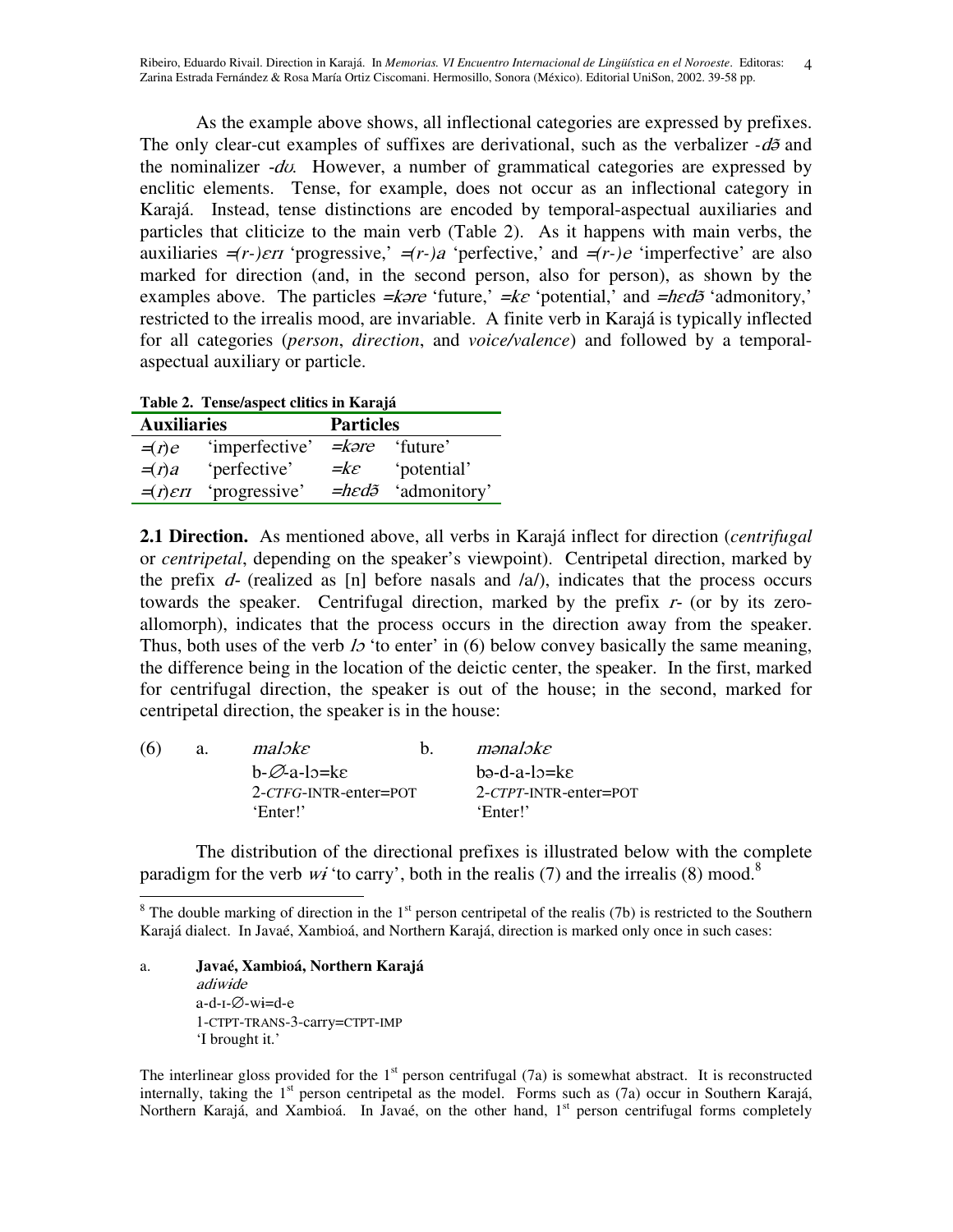- (7) *realis*
- a. rewire b. nadiwide *r*-a-∅-1-∅-wi=*r* $e$   $d$ 'I took it away.' 'I brought it.'
- c. dewide d. dadiwide da-Ø-1-Ø-wi=de da-'You took it away.' 'You brought it.'
- e. *riwire* f. *diwide* Ø-*r*-1-Ø-w<del>i</del>=*r*e  $\varnothing$ -'S/he took it away.' 'S/he brought it.'
- (8) *irrealis* a. kariwikre b. kadiwikre ka-*r*-1-Ø-w<del>i</del>=kə
- c. biwikre d. b-Ø-1-Ø-w<del>i</del>=kə
- e. *riwikre* f. Ø-*r*-1-Ø-w<del>i</del>=kə
- a-*d*-1-∅-wi=*d*-e *CTFG*-1-*CTFG*-TRANS-3-carry=*CTFG*-IMP CTPT-1-CTPT-TRANS-3-carry=*CTPT*-IMP
- $d$ -I- $\varnothing$ -wi=d-e 2-*CTFG*-TRANS-3-carry=2-IMP 2-*CTPT*-TRANS-3-carry=2-IMP
- $d$ -I-Ø-wi= $d$ -e 3-*CTFG*-TRANS-3-carry=*CTFG*-IMP 3-*CTPT*-TRANS-3-carry=*CTPT*-IMP
- re kad-1-Ø-wi=kəre 1-*CTFG*-TRANS-3-carry=FUT 1-*CTPT*-TRANS-3-carry=FUT 'I will take it away.' 'I will bring it.'
- bədiwikre re be -*d*-1-∅-w<del>i</del>=kəre 2-*CTFG*-TRANS-3-carry=FUT 2-*CTPT*-TRANS-3-carry=FUT 'You will take it away.' 'You will bring it.'
- kədiwikre re kə -*d*-1-∅-w<del>i</del>=kəre 3-*CTFG*-TRANS-3-carry=FUT 3-*CTPT*-TRANS-3-carry=FUT 'S/he took it away.' 'S/he will bring it.'

As the examples above show, the clitic auxiliary  $=(r-e)^e$  'perfective' agrees in person (when in the  $2<sup>nd</sup>$  person) or direction (when in the  $1<sup>st</sup>$  and  $3<sup>rd</sup>$  persons) with the main verb, the same happening to the auxiliaries  $=(r-)$ *eri* 'progressive' and  $=(r-)$ *a* 'perfective'. The pluralizer morpheme *(r-)ed*<sup>3</sup> also agrees in person and/or direction with the main verb:

parallel the centripetal form, as it can be seen in the examples below. In this sense, the Javaé dialect presents a more regular paradigm, and may reflect more closely what may have existed in Proto-Karajá.

**Javaé** b. ariwire c. adiwide a-r-1-∅-w<del>i</del>=r $e$  ad-1-∅-w<del>i</del>=d-e 1-CTFG-TRANS-3-carry=CTFG-IMP 1-CTFG-TRANS-3-carry=CTFG-IMP 'I took it.' 'I brought it.'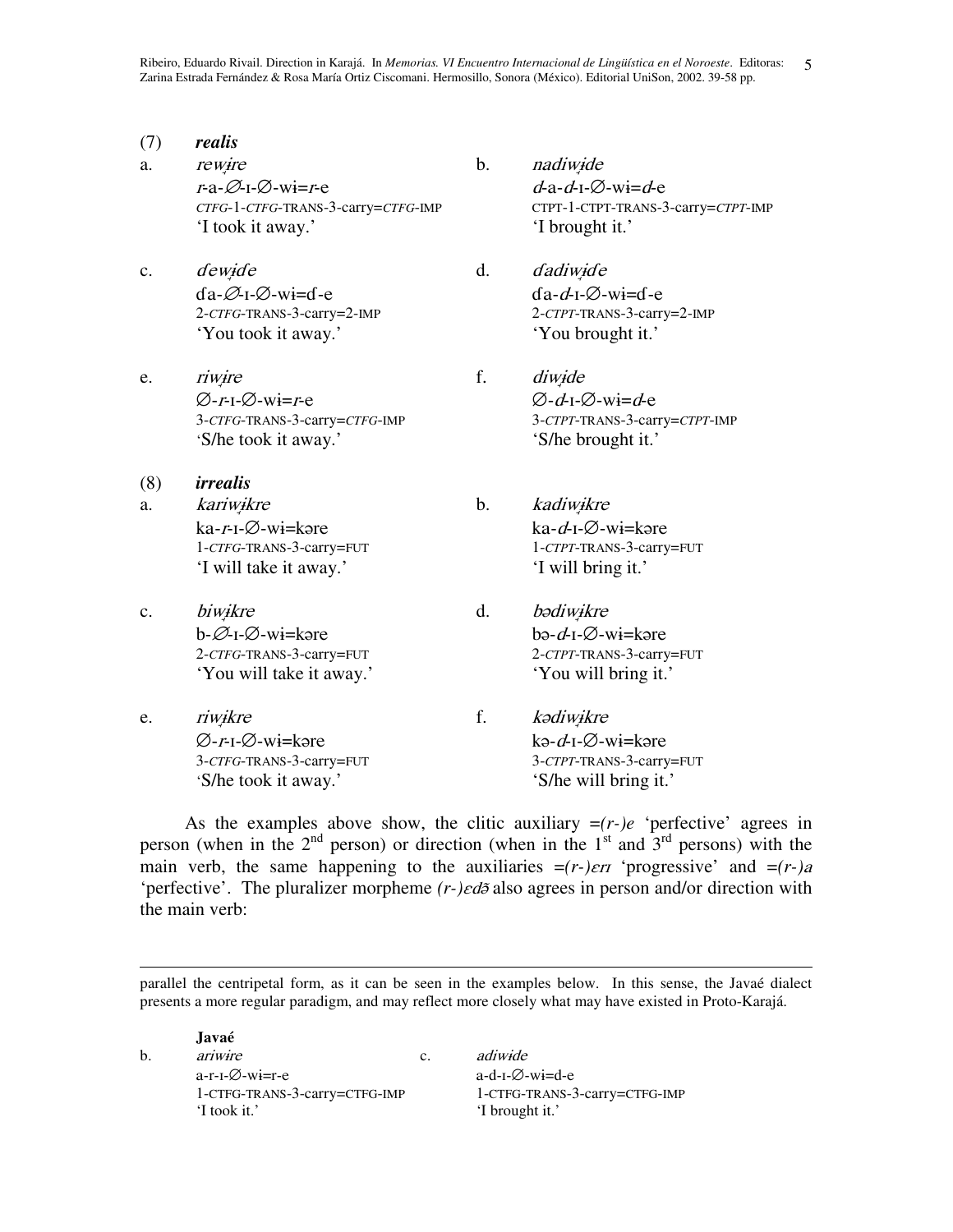- (9) a. *biwiben a*kre b-∅-1-∅-w<del>i</del>=b-∅-edã=kəre 2-*CTFG*-TRANS-3-carry=2-*CTFG*-PL=FUT 'You (plural) will take it away.'
	- b. *bədrwibədenə̃kre* bə-*d*-1-Ø-w<del>i</del>=bə-*d*-edə̃=kəre 2-*CTPT*-TRANS-3-carry=2-*CTPT*-PL=FUT 'You (plural) will bring it.'

There are strong reasons to consider centrifugal direction as the unmarked member of the opposition. First, only centrifugal markers seem to occur with non-verbal (nominal or postpositional) predicates. In addition, centripetal markers do not seem to appear with verbs in the perfective form, and its occurrence with progressive forms also seems to be limited (strikingly interesting exceptions to be further investigated).<sup>9</sup> Furthermore, as the examples above show, only the centrifugal marker presents zero allomorphs.

**3. Empathy and discourse strategies.** This section briefly analyzes the use of directional inflection in narrative texts, as well as in everyday verbal interactions. As outlined in the Introduction, the hypothesis suggested by the data is that, besides its 'literal,' strictly directional use, directional inflection may be used to signal empathy relationships between participants of the speech act and, in a narrative text, between characters and narrator. The rationale that underlies this hypothesis is straightforward. In any deictic system, the speaker is canonically the deictic center. Directionals can then be used to establish relations of (*physical, emotional, ideological*, etc.) approximation or distanciation from such a deictic center.

The use of directional inflection to signal empathy relationships between participants of the speech act is particularly clear with non-motion verbs, for which both centrifugal and centripetal marking options are available without great semantic constraints. In such cases, the use of a centripetal marker seems to imply that the speaker is somewhat more involved with the process described by the verb. That is why centripetal marking seems to be preferred in situations where advice is being given, such

<sup>&</sup>lt;sup>9</sup> In such cases, the opposition between centrifugal and centripetal direction seems to be neutralized, as suggested by examples such as (a) below, in which a progressive verb marked with the centrifugal prefix rmay be interpreted as denoting either a centrifugal or a centripetal motion. Notice that the same progressive verb cannot appear with centripetal markers (b).

| (a) |              | dıkarş arəfləna                  | <i>rewireri</i>                      |
|-----|--------------|----------------------------------|--------------------------------------|
|     |              | dīkarā a-raθāda                  | $r-a-\varnothing -r-wi=r-\epsilon r$ |
|     | $\mathbf{I}$ | 2-food                           | CTFG-1-CTFG-TRANS-carry=CTFG-PROGR   |
|     |              | 'I'm bringing/taking your food.' |                                      |
|     |              |                                  |                                      |

(b) \**dıkar<del>ə</del> arə̃0ə*. nadrwiderr dıkar $\tilde{a}$  a-r $\tilde{a}$ 03'da da-d-1-w<del>i</del>=d-εrī I 2-food CTPT-1-CTPT-TRANS-carry=CTPT-PROGR 'I'm bringing/taking your food.'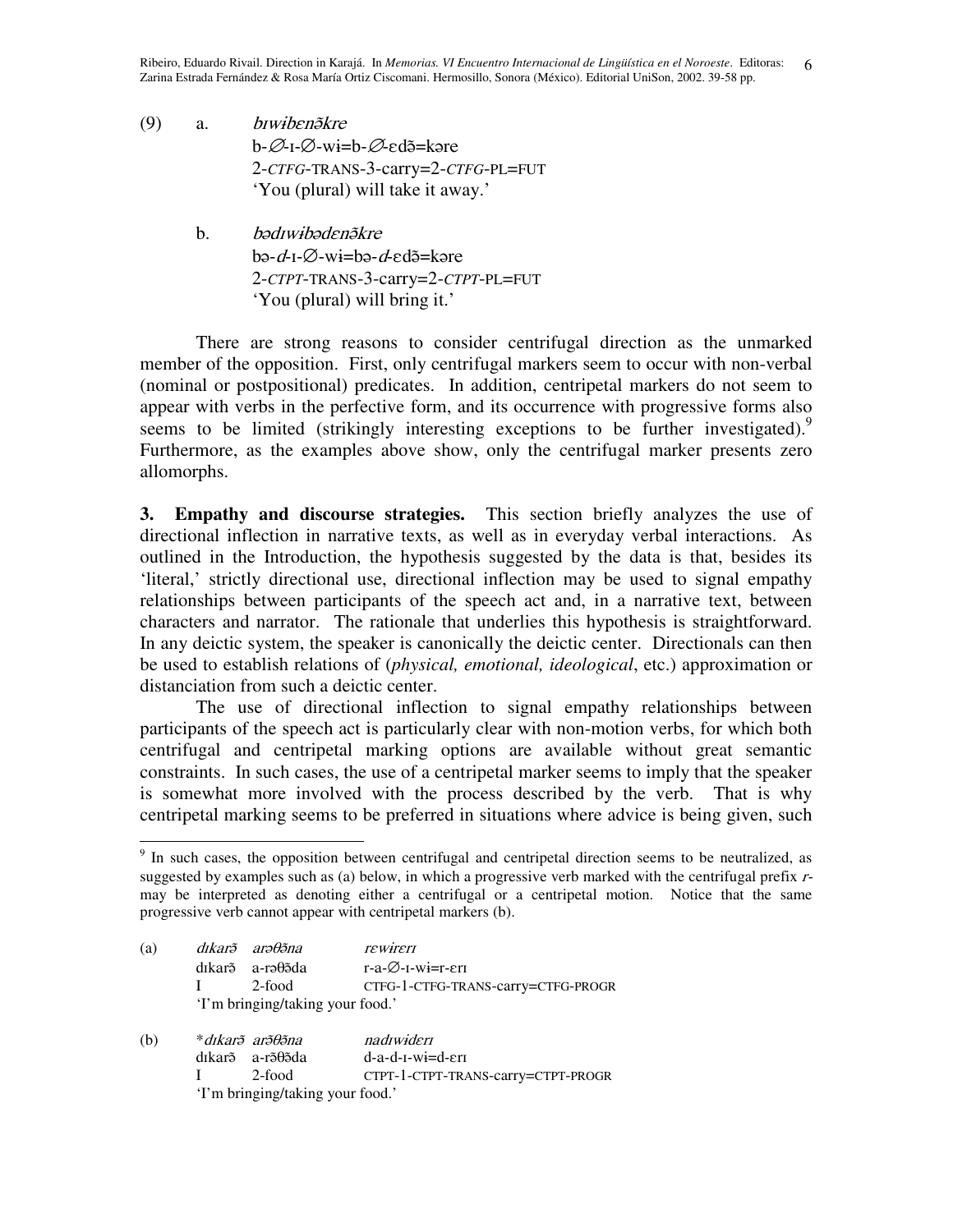as in the constructions (10) and (11) below, marked by the admonitory particle  $=$ hed<sup> $\tilde{a}$ </sup>. On the other hand, the use of centrifugal marking in such constructions would fail to convey the concern of the speaker with the fate of the addressee.

| (10) |           | koworuko makowonãkeki                                    | bədeflehenə                                |
|------|-----------|----------------------------------------------------------|--------------------------------------------|
|      |           | koworu=ko b- $\emptyset$ -a-kowod $\tilde{\theta}$ =keki | bə- $d$ - $\varepsilon$ - $\theta$ e=hedə̃ |
|      | $tree=AI$ | 2-CTFG-INTR-climb=COND                                   | 2-CTPT-INTR-move.down=ADM                  |
|      |           | 'If you climb the tree, you may fall.'                   |                                            |
|      |           |                                                          |                                            |

(11) *!* bə-*d*-Ø-vrv=hedə! 2-*CTPT*-INTR-die=ADM '[Be careful,] you may die!'

Furthermore, in imperative constructions, marked by the potential particle  $=k\varepsilon$ , the use of centripetal markers seems to convey a higher degree of comradery (12b, 13b), while the use of centrifugal marking would suggest a more distant relationship (12a, 13a).

| a.             |               |          | beləkike                                                                                                                                                                                                                                                                                                |
|----------------|---------------|----------|---------------------------------------------------------------------------------------------------------------------------------------------------------------------------------------------------------------------------------------------------------------------------------------------------------|
|                |               |          | b-Ø-ε-ləki=kε                                                                                                                                                                                                                                                                                           |
|                | story $1$ -to |          | 2-CTFG-INTR-tell=POT                                                                                                                                                                                                                                                                                    |
|                |               |          |                                                                                                                                                                                                                                                                                                         |
| $\mathbf{b}$ . |               |          | bədeləkike                                                                                                                                                                                                                                                                                              |
|                |               |          |                                                                                                                                                                                                                                                                                                         |
|                | story $1$ -to |          | 2-CTPT-INTR-tell=POT                                                                                                                                                                                                                                                                                    |
|                |               |          |                                                                                                                                                                                                                                                                                                         |
| а.             | kako          | bunəke   |                                                                                                                                                                                                                                                                                                         |
|                | ka=kə         |          |                                                                                                                                                                                                                                                                                                         |
|                |               |          |                                                                                                                                                                                                                                                                                                         |
|                |               |          |                                                                                                                                                                                                                                                                                                         |
| b.             | $k$ ako       | bədunəke |                                                                                                                                                                                                                                                                                                         |
|                | ka=kə         |          |                                                                                                                                                                                                                                                                                                         |
|                |               |          |                                                                                                                                                                                                                                                                                                         |
|                |               |          |                                                                                                                                                                                                                                                                                                         |
|                |               |          | idzək <del>i</del> wakoku<br>idzəki wa-koku<br>'Tell me a story.'<br>idzək <del>i</del> wakoku<br>idzəki wa-koku bə-d-ε-ləki=kε<br>'Tell me a story.'<br>b-Ø-Ø-∪dã=ke<br>this=AL 2-CTFG-INTR-sit.down=POT<br>'Sit down here.'<br>bə-d-∅-ʊdə̃=kɛ<br>this=AL 2-CTPT-INTR-sit.down=POT<br>'Sit down here.' |

In narrative texts, especially those narrated mostly in  $3<sup>rd</sup>$  person, directional inflection is frequently used to signal which character the speaker chooses to be more relevant for the story, by assigning to him or her the role of deictic center. This function of the directional markers in Karajá is similar to the role played by obviation systems, such as the one occurring in Algonquian languages. In these languages, according to Dahlstrom (1999:36), "if more than one third person is mentioned within a certain syntactic domain, then the third person most central to the discourse is referred to by *proximate* forms (of nouns, pronouns, or verb agreement) and the more peripheral third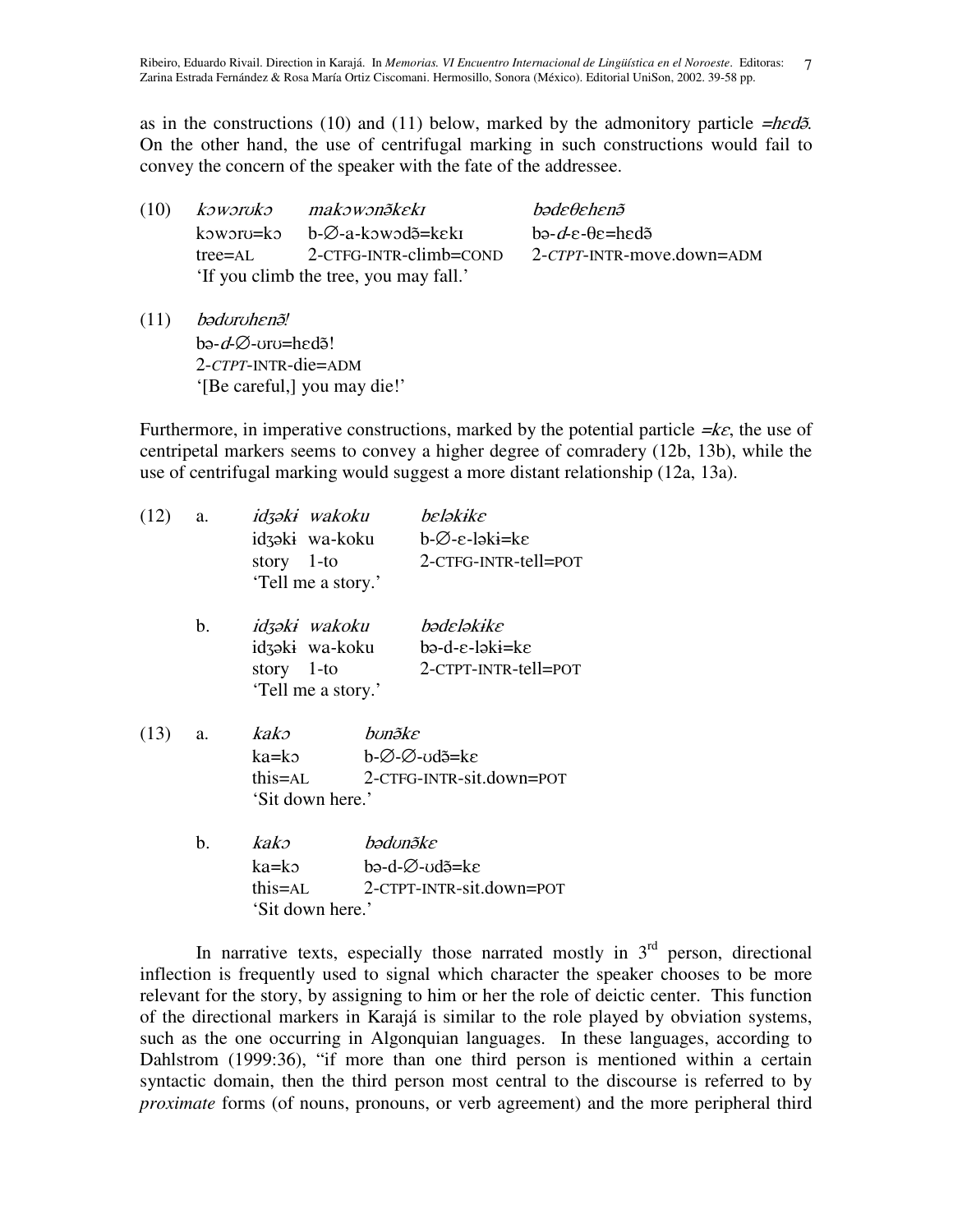persons are referred to by *obviative* forms." The factors involved on assigning proximate or obviative status are mostly semantic or discursive. Thus, "if one of the two third persons is a human and the other is (notionally) inanimate, the human will always be proximate and the inanimate third person will always be obviative." When both third persons are humans, "the third person chosen as proximate is often the one the speaker feels closest to, such as a relative of the speaker as opposed to a nonrelative, a Mesquakie as opposed to an Indian of another tribe, or an Indian as opposed to a non-Indian." However, Dahlstrom remarks that these are tendencies, "not hard and fast rules" (Dahlstrom *op. cit.*, 44-45).

In Karajá, quite interesting is the fact that, in choosing the character to whom to assign higher discourse prominence, objective factors such as physical closeness to the speaker can be overcome by factors such as the place where crucial actions are taking place. Thus, in the text presented here, 'The Hawk and the Snake' (see Appendix), the hawk is initially chosen as the deictic center, as shown by the opposition between the verb forms  $robi = re$  'he/she saw (thither),' in Line D, and  $dobi = de$  'he/she saw (hither),' in Line E. Notice that at this point the hawk is flying in the sky. The choice of 'sky' as opposed to 'ground' is not exactly what one would expect if a purely anthropocentric perspective were adopted.

Thus, there is a strong tendency to assign the role of deictic center to the most salient character or location, and not necessarily to the character or location which is physically closer to the speaker. The same tendency is manifested in other, longer texts, such as in the text 'Krysa-my Ijyy,' which tells the story of a war occurred between the Karajá and the Xavante, their traditional enemies (Ribeiro 1999).<sup>10</sup> The text was narrated by a Karajá man in the same village where some of the narrated events took place. Most of the story is about an expedition of Karajá warriors to Xavante territory in order to revenge the killing of a Karajá youth. The Karajá village is initially presented as the deictic center. At a certain point, the Karajá men ask for the help of Bandeira, a White man, who lends them firearms. This fragment of the text is reproduced below (14). Notice that the narrator adopts Bandeira's viewpoint (*dorded* 5=*de* 'they *came*') and not the viewpoint of the Karajá men. This reflects the more central role played by Bandeira, the man who has the firearms, at this point of the narrative.

## (14) **Fragment of a Karajá text (Ribeiro 1999)**

'And they asked him for firearms.'

| a. | damõle                   | dəndenəde                                                                                    |                                                             | duidziimõ.                              |
|----|--------------------------|----------------------------------------------------------------------------------------------|-------------------------------------------------------------|-----------------------------------------|
|    | $dab\tilde{\theta} = le$ | $\varnothing$ - <i>d</i> - $\varnothing$ - $\varnothing$ - $\varnothing$ -ed $\tilde{=}$ d-e |                                                             | $d\upsilon = id\varsigma + ib\varsigma$ |
|    | $3.AL=EMPH$              | 3-CTPT-move(plural)=CTPT-PLURAL=CTPT-IMP                                                     |                                                             | 3.LOC=story=LOC                         |
|    |                          | 'They <i>came</i> to him to tell the story.'                                                 |                                                             |                                         |
| b. | <i>dahe</i>              | mãawamãawamã                                                                                 | residoenãrenãre.                                            |                                         |
|    | $da = he$                | bãawa-bãawa=bã                                                                               | $\varnothing$ -r-e-sidoed $\tilde{=}$ r-ed $\tilde{=}$ r-e. |                                         |
|    | $and$ = $EMPH$           | firearm-REDUP=LOC                                                                            | 3-CTFG-INTR-ask.for=CTFG-PLURAL=CTFG-IMP                    |                                         |

 $10$  In an earlier version of this paper, the analysis was based on the above-mentioned text 'Krysa-my Ijyy.' Due to space considerations, the entire text was not able to be included in the present work.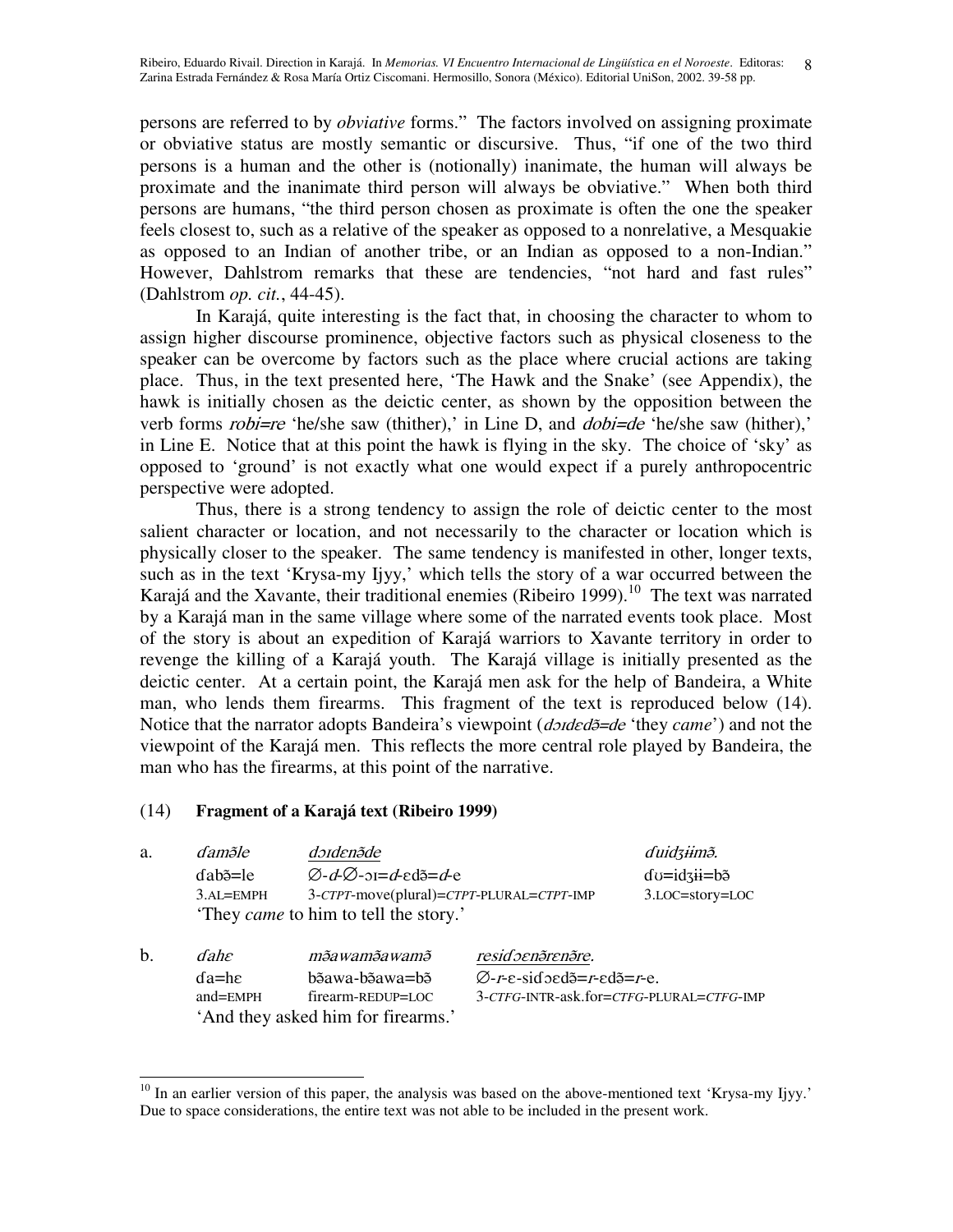Ribeiro, Eduardo Rivail. Direction in Karajá. In *Memorias. VI Encuentro Internacional de Lingüística en el Noroeste*. Editoras: 9 Zarina Estrada Fernández & Rosa María Ortiz Ciscomani. Hermosillo, Sonora (México). Editorial UniSon, 2002. 39-58 pp.

Notice that while (14a) is marked for centripetal direction, the verb in the following sentence, (14b), is marked for centrifugal direction, a fact rather common in narrative texts. This suggests that the choice of a centripetal verb is made only to signal a shift in the deictic center. Once the identity of the new deictic center is stated, the narrator takes a neutral position. The same tendency can be noticed in the text 'The Hawk and the Snake' (see Appendix). In Line F, the verb  $de\theta = de$  'he/she moved down (hither)' signals a shift in the deictic center, reflecting the fact that now the crucial actions are going to take place on the ground. However, the verb in the following sentence, raaõbidad<sup>5</sup>=kre=b<sup>3</sup> 'in order to fight,' presents centrifugal marking.

The data presented here suggest that directional marking is commonly used as a tool to confer dramaticity and dynamism to the narrative. In narrating an event in which an action can be contemplated from different angles, the speaker rarely adopts a static point of view. Thus, even the "enemy" can be chosen as the deictic center, if the more intense actions are taking place in the enemy's field. Thus, in the text 'Krysa-my Ijyy,' the deictic center is switched to a Xavante man who is shot (15).

## (15) **Fragment of a Karajá text (Ribeiro 1999)**

| a. | darəkibe | <i>madialem</i> õ                                                         | <i>diwede.</i>                              |
|----|----------|---------------------------------------------------------------------------|---------------------------------------------|
|    |          | $da = r \Rightarrow kI = h \Rightarrow I - ba - dia = le = h \Rightarrow$ | $\varnothing$ - <i>d</i> -I-we= <i>d</i> -e |
|    |          | $and=NAR=EMPH$ 3-liver-middle=EMPH=LOC                                    | 3-CTPT-TRANS-penetrate=CTPT-IMP             |
|    |          | 'Then [the bullet] penetrated him right in his liver.'                    |                                             |

| h. | rəkilə hə                            | rahinəhiki      | $re \theta$ ere.                              |
|----|--------------------------------------|-----------------|-----------------------------------------------|
|    | rəkī=ləhə                            | ⊘-r-a-hidə=hiki | $\varnothing$ -r-ε-θε=r-e                     |
|    | NAR=COMP                             |                 | 3-CTFG-INT-cry=EMPH 3-CTFG-INTR-fall=CTFG-IMP |
|    | 'Crying a lot, the poor thing fell.' |                 |                                               |

Note that the second sentence in the fragment above presents the particle  $=\frac{1}{\theta}$  he, which indicates 'compassion.' This reinforces the interpretation given here of centripetal marking as a mechanism to signal empathy towards a given character. Karajá presents a number of *evidentials* and *attitude markers*, discourse-oriented particles indicating the attitude of the speaker in relation to what he or she is uttering—examples of which are  $\neq$ *kort* 'admiration, surprise,'  $\neq$ *ka* 'certainty',  $\neq$ *θo* 'excitement',  $\neq$ *la* 'compassion',  $\neq$ *d*<sup>3</sup> 'sympathy', and  $=k \partial \theta \partial \partial \tilde{\partial}$ 'doubt.' The interaction between directional marking and such discoursive particles constitutes a rich theme to be explored in future studies.

**4. Final remarks.** The present work offers a preliminary account of the directional inflection in Karajá. This paper suggests that direction in Karajá is an inflectional category, in spite of predictions according to which direction would not occur inflectionally (Bybee 1985, Talmy 1985). A possible explanation for the *sui generis* nature of the phenomenon may be found in the wide range of pragmatic and discourse functions that may be played by directional marking in Karajá, a hypothesis which certainly deserves further investigation in the future. As the present study hopefully demonstrates, directional inflection plays a central role in the organization of the discourse in Karajá, a factor that must be considered in future studies of Karajá grammar and ethnopoetics.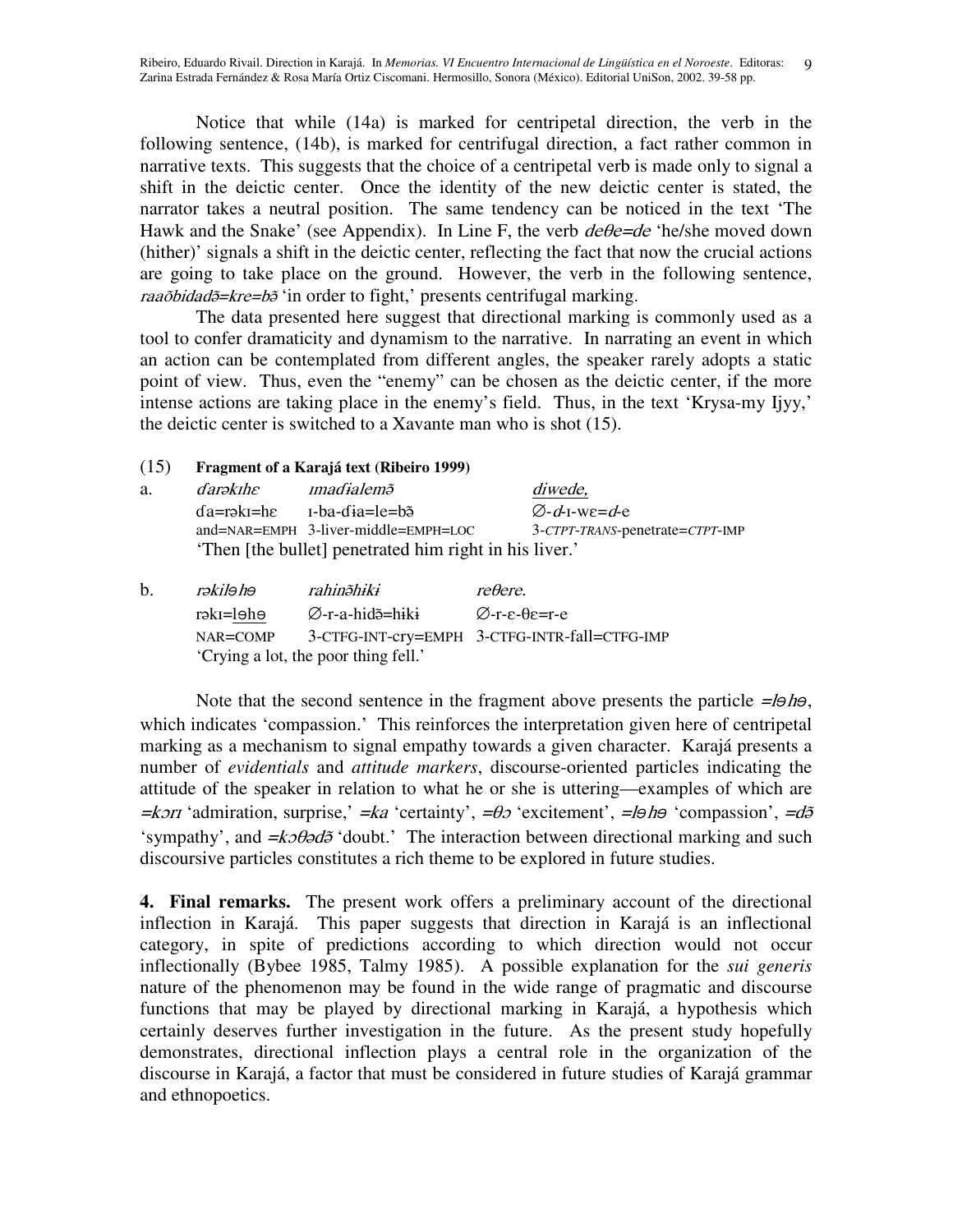Ribeiro, Eduardo Rivail. Direction in Karajá. In *Memorias. VI Encuentro Internacional de Lingüística en el Noroeste*. Editoras: 10 Zarina Estrada Fernández & Rosa María Ortiz Ciscomani. Hermosillo, Sonora (México). Editorial UniSon, 2002. 39-58 pp.

## APPENDIX THE HAWK AND THE SNAKE: A KARAJÁ TEXT $^{\mathrm{11}}$

A. *nawiihikõ* heka hemãlalawana dawiihikõ heka lala=wəda hawk DESCR snake=COM

> wimõ i radənəməhəre.  $w$ i=b $\tilde{a}$ Ø-r-a-dɔdə̃=bə̃hə̃=r-e both=LOC 3-CTFG-INT-fight-=CONT=CTFG-IMP 'The hawk and the snake usually fight with each other.'

B. *dahe nawiihik*õ i runðmðhð  $da = he$  dawiihik $\tilde{a}$ Ø-r-Ø-udã=bãhã and=EMPH hawk 3-CTFG-INTR-sit.down=CONT

> *oworudireki* rəma ma rīfamã. ba Ø-r-1-θa=b<del>õ</del> tree on=LOC hunger 3-CTFG-TRANS-hurt=CONV 'Then the hawk sat down on a tree, hungry.'

C. *dahe ruore*, mawiihikõ,  $da = he$ r-Ø-v0=rdawiihikõ and=EMPH 3-CTFG-INTR-fly=CTFG-IMP hawk

> ruomõ *s ratfim* $\tilde{z}$  $r$ arau $\theta$ em $\tilde{o}$ . Ø-r-Ø-uɔ=bə̃ ⊘-r-a-t∫i=bə̃ rara  $u\theta \varepsilon = b\tilde{\Theta}$ 3-CTFG-INTR-fly=CONV 3-CTFG-INTR-be=CONV vulture like=LOC 'Then the hawk flew, and kept flying like a vulture.'

D. *darəki* kı roəmə *i* ratfimõhõ  $da = r \ni kI$ kı ∅-r-Ø-uɔ=bə̃ ⊘-r-a-t∫i=bə̃hə̃ and=NAR 3-CTFG-INTR-fly=CONV 3-CTFG-INTR-be=CONT

> dahe heməlalamə robire.  $da = he$ hebəlala=bə  $\varnothing$ -r- $\varnothing$ -obi=r-e and=EMPH snake=LOC 3-CTFG-INTR-see=CTFG-IMP 'And, while flying, he saw the snake.'

| Е. | $d$ ah $\varepsilon$ | nawiihikõ             | irabimõ       | reamõhõ,              |                                                                                       |  |  |
|----|----------------------|-----------------------|---------------|-----------------------|---------------------------------------------------------------------------------------|--|--|
|    | $da = he$            | dawiihik <sup>3</sup> | i-rabi=bõ     |                       | Ø-r-ε-a=bə̃hə̃                                                                        |  |  |
|    | $and = EMPH$         | hawk                  | $3$ -over=LOC | 3-CTFG-INTR-move=CONT |                                                                                       |  |  |
|    | idt                  | dališ                 | hemõlala      | dvv                   | dobide.                                                                               |  |  |
|    | $i-dr$               | $da = \theta$         | hebəlala      | d'o                   | $\varnothing$ - $d$ - $\varnothing$ -obi= $d$ -e                                      |  |  |
|    | 3-INSTR              | $and =$ REPET         | snake         | 3.LOC                 | 3-CTPT-INTR-see=CTPT-IMP                                                              |  |  |
|    |                      |                       |               |                       | 'The hawk kept flying over it [the snake], and then the snake saw it [the hawk] too.' |  |  |

<sup>&</sup>lt;sup>11</sup> This text was collected from a Southern Karajá male speaker from the village of Hawalò, in June of 1993.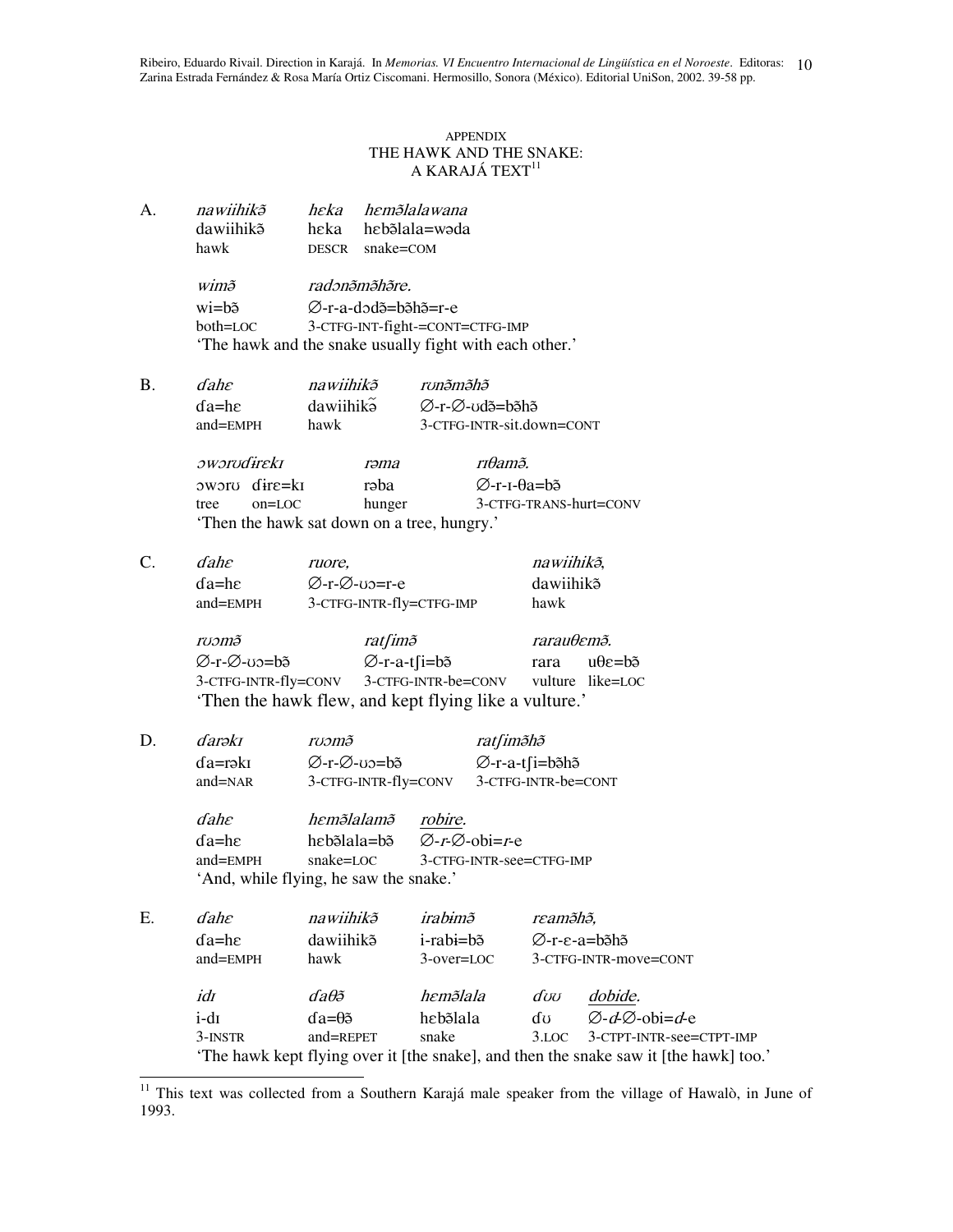Ribeiro, Eduardo Rivail. Direction in Karajá. In *Memorias. VI Encuentro Internacional de Lingüística en el Noroeste*. Editoras: 11 Zarina Estrada Fernández & Rosa María Ortiz Ciscomani. Hermosillo, Sonora (México). Editorial UniSon, 2002. 39-58 pp.

| F. | nawiihikõ                                                        |                                           | damõ          |           | $de\theta$ ede                                                                     |                                            |                            |  |  |  |  |
|----|------------------------------------------------------------------|-------------------------------------------|---------------|-----------|------------------------------------------------------------------------------------|--------------------------------------------|----------------------------|--|--|--|--|
|    | dawiihik <sup>3</sup>                                            |                                           | dabõ          |           |                                                                                    | $\varnothing$ - $d$ -e- $\theta$ e= $d$ -e |                            |  |  |  |  |
|    | hawk                                                             |                                           | 3.AL          |           |                                                                                    | 3-CTPT-INTR-move.down=CTPT-IMP             |                            |  |  |  |  |
|    | dam $\tilde{p}$ raaõbinan $\tilde{p}$ krem $\tilde{p}$ .         |                                           |               |           |                                                                                    |                                            |                            |  |  |  |  |
|    | ⊘- <i>r</i> -a-aõbidad <sup>5</sup> =kre=b <sup>5</sup><br>ɗabã  |                                           |               |           |                                                                                    |                                            |                            |  |  |  |  |
|    | 3-CTFG-INTR-fight=FUT=CONV<br>3.AL                               |                                           |               |           |                                                                                    |                                            |                            |  |  |  |  |
|    | 'Then the hawk came down, in order to fight with it [the snake]' |                                           |               |           |                                                                                    |                                            |                            |  |  |  |  |
| G. | $d$ ahe                                                          |                                           | wiwana        |           | raaõbinanõmõhõrenõ.                                                                |                                            |                            |  |  |  |  |
|    | $da = he$                                                        |                                           | wi=wəda       |           | $\varnothing$ -r-a-a $\delta$ bidad $\delta$ =b $\delta$ h $\delta$ =r-ed $\delta$ |                                            |                            |  |  |  |  |
|    | $and = EMPH$<br>$both=COM$                                       |                                           |               |           | 3-CTFG-INTR-fight=CONT=CTFG-PL                                                     |                                            |                            |  |  |  |  |
|    |                                                                  | 'They fought each other.'                 |               |           |                                                                                    |                                            |                            |  |  |  |  |
| H. | idr                                                              | $d$ ahe                                   |               | nawiihikõ |                                                                                    | hemõlala                                   | rırəbonãre.                |  |  |  |  |
|    | i-dī                                                             | $da = he$                                 |               | dawiihikõ |                                                                                    | hebəlala                                   | Ø-r-I-rabudã=r-e.          |  |  |  |  |
|    |                                                                  | 3-INSTR and=EMPH                          |               | hawk      |                                                                                    | snake                                      | 3-CTFG-TRANS-kill=CTFG-IMP |  |  |  |  |
|    | idī<br>riwim $\tilde{o}$                                         |                                           |               | ruore.    |                                                                                    |                                            |                            |  |  |  |  |
|    | $i-dI$                                                           | $\varnothing$ -r-1- $\varnothing$ -wi=bə̃ |               |           | $\varnothing$ -r- $\varnothing$ -vo=r-e                                            |                                            |                            |  |  |  |  |
|    | 3-INSTR 3-CTFG-TRANS-3-carry=CONV                                |                                           |               |           | 3-CTFG-INTR-fly=CTFG-IMP                                                           |                                            |                            |  |  |  |  |
|    | 'Then the hawk killed the snake and flew away, taking it.'       |                                           |               |           |                                                                                    |                                            |                            |  |  |  |  |
| I. | kiehe                                                            |                                           | <i>idzii.</i> |           |                                                                                    |                                            |                            |  |  |  |  |

 $k\bar{\epsilon}$ =h $\epsilon$  idzii that=EMPH story 'That's it, the story.'

REFERENCES:

- ANDERSON, Stephen. 1985. Inflectional morphology. In Shopen, Timothy (ed.), *Language Typology and Syntactic Description*, vol. III, 150-201. Cambridge University Press.
- BAUER, Laurie. 1988. *Introducing Linguistic Morphology*. Edinburgh University Press.
- BYBEE, Joan. 1985. *Morphology: a Study of the Relation between Meaning and Form*. Amsterdam: John Benjamins.
- DAHLSTROM, Amy. 1999. *Morphology and Syntax of the Fox (Mesquakie) Language* (Manuscript).
- MANNING, H. Paul. 1996. 'Orientation' in Old Georgian. In Aronson, Howard (ed.), *NSL 8: Linguistic Studies in the Non-Slavic Languages of the Commonwealth of Independent States and the Baltic Republics*, 249-268. Chicago: Chicago Linguistic Society.
- RIBEIRO, Eduardo R. 1996. Morfologia do verbo Karajá. Master's thesis. Goiânia: Universidade Federal de Goiás.
- RIBEIRO, Eduardo R. 1999. 'Krysa-my Ijyy': Morphological Analysis of a Karajá Text. Manuscript.